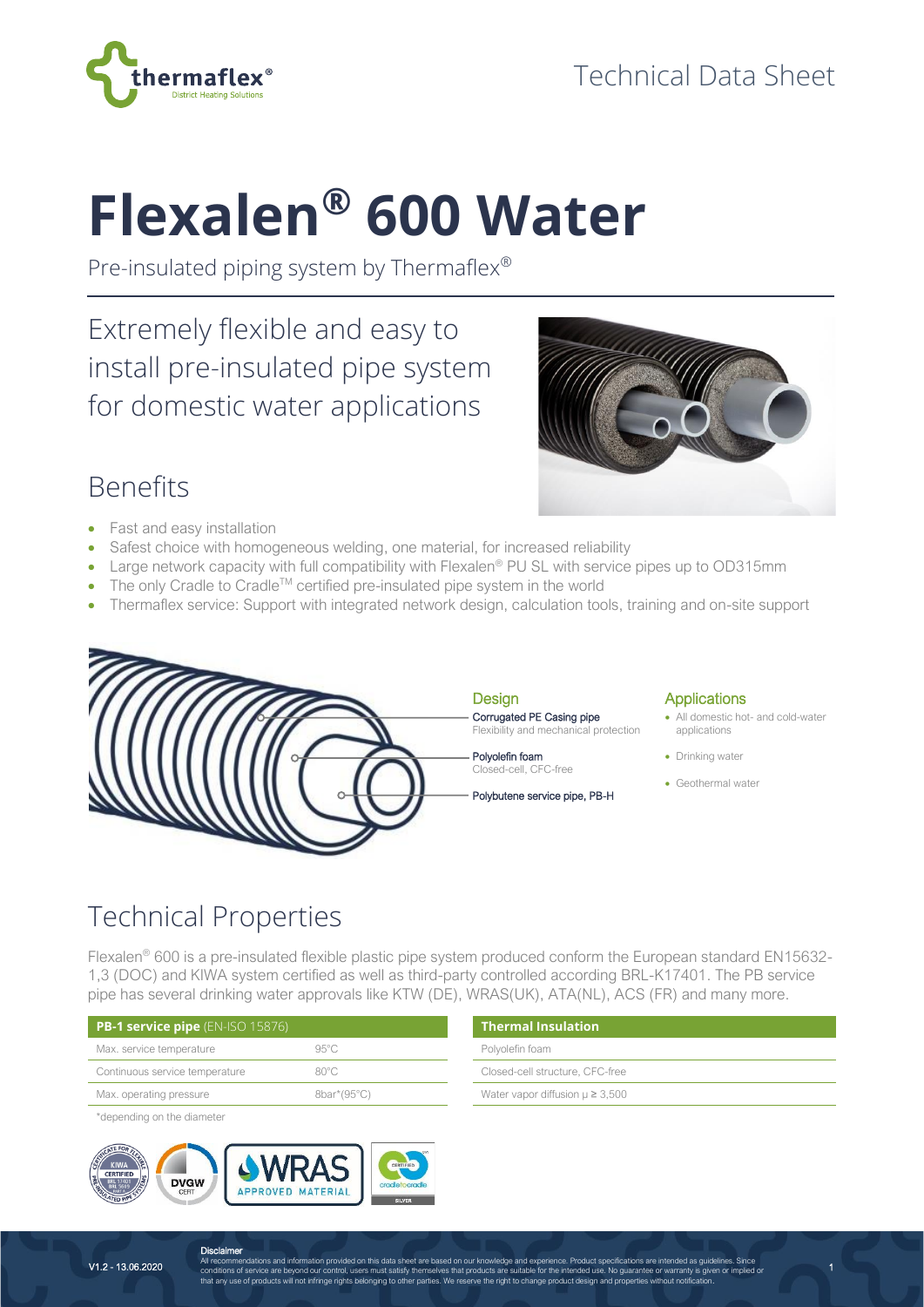### **Flexalen® 600 Heat losses**

| <b>Heat loss q [W/m]</b> for one Single line |                              |      |                |                |                |      |      |  |
|----------------------------------------------|------------------------------|------|----------------|----------------|----------------|------|------|--|
| Flexalen <sup>®</sup><br>600                 | Operating temperature T [°C] |      |                |                |                |      |      |  |
| Single line                                  | $20^{\circ}$ C               | 30°C | $40^{\circ}$ C | $50^{\circ}$ C | $60^{\circ}$ C | 70°C | 80°C |  |
| 25/90                                        | 1.4                          | 2.8  | 4.3            | 5.8            | 7.4            | 9.0  | 10.6 |  |
| 32/90                                        | 1.7                          | 3.5  | 5.3            | 7.2            | 9.1            | 11.1 | 13.1 |  |
| 40/90                                        | 2.2                          | 4.4  | 6.7            | 9.1            | 11.5           | 14.0 | 16.5 |  |
| 40 / 125                                     | 1.7                          | 3.4  | 5.2            | 7.0            | 8.9            | 10.8 | 12.8 |  |
| 50/90                                        | 3.0                          | 6.0  | 9.1            | 12.4           | 15.7           | 19.0 | 22.5 |  |
| 50/125                                       | 2.1                          | 4.2  | 6.4            | 8.6            | 10.9           | 13.3 | 15.7 |  |
| 50/160                                       | 1.7                          | 3.5  | 5.3            | 7.2            | 9.1            | 11.1 | 13.1 |  |
| 63/125                                       | 2.8                          | 5.6  | 8.5            | 11.5           | 14.5           | 17.6 | 20.8 |  |
| 63/160                                       | 2.1                          | 4.3  | 6.5            | 8.8            | 11.1           | 13.5 | 15.9 |  |
| 75/125                                       | 3.7                          | 7.4  | 11.3           | 15.3           | 19.3           | 23.5 | 27.7 |  |
| 75/160                                       | 2.5                          | 5.1  | 7.8            | 10.5           | 13.2           | 16.1 | 19.0 |  |
| 90/160                                       | 3.2                          | 6.5  | 9.9            | 13.3           | 16.8           | 20.4 | 24.1 |  |
| 110/200                                      | 3.4                          | 6.9  | 10.4           | 14.0           | 17.7           | 21.5 | 25.3 |  |
| 125/200                                      | 4.1                          | 8.3  | 12.6           | 17.0           | 21.5           | 26.1 | 30.7 |  |

#### Calculation parameter

| Àsoil.                         | 1.00 W/m·K               |
|--------------------------------|--------------------------|
| R soil surface to ambient air: | $0.0685 \text{ m}^2$ K/W |
| Tsoil:                         | $100^{\circ}$ C          |
| Soil covering:                 | 0.8 <sub>m</sub>         |

The heat loss characteristics are in accordance with the European standard for flexible heating pipes systems EN15632. During the expected lifetime of the product these values will increase by 7-10 %.

## **Flexalen® 600 Pressure rating**



Operating temperature of the network (in °C)

- Up to OD110 20°C/16 bar 95°C/8 bar  $\rightarrow$   $\ge$  OD125 20°C/10 bar 95°C/5 bar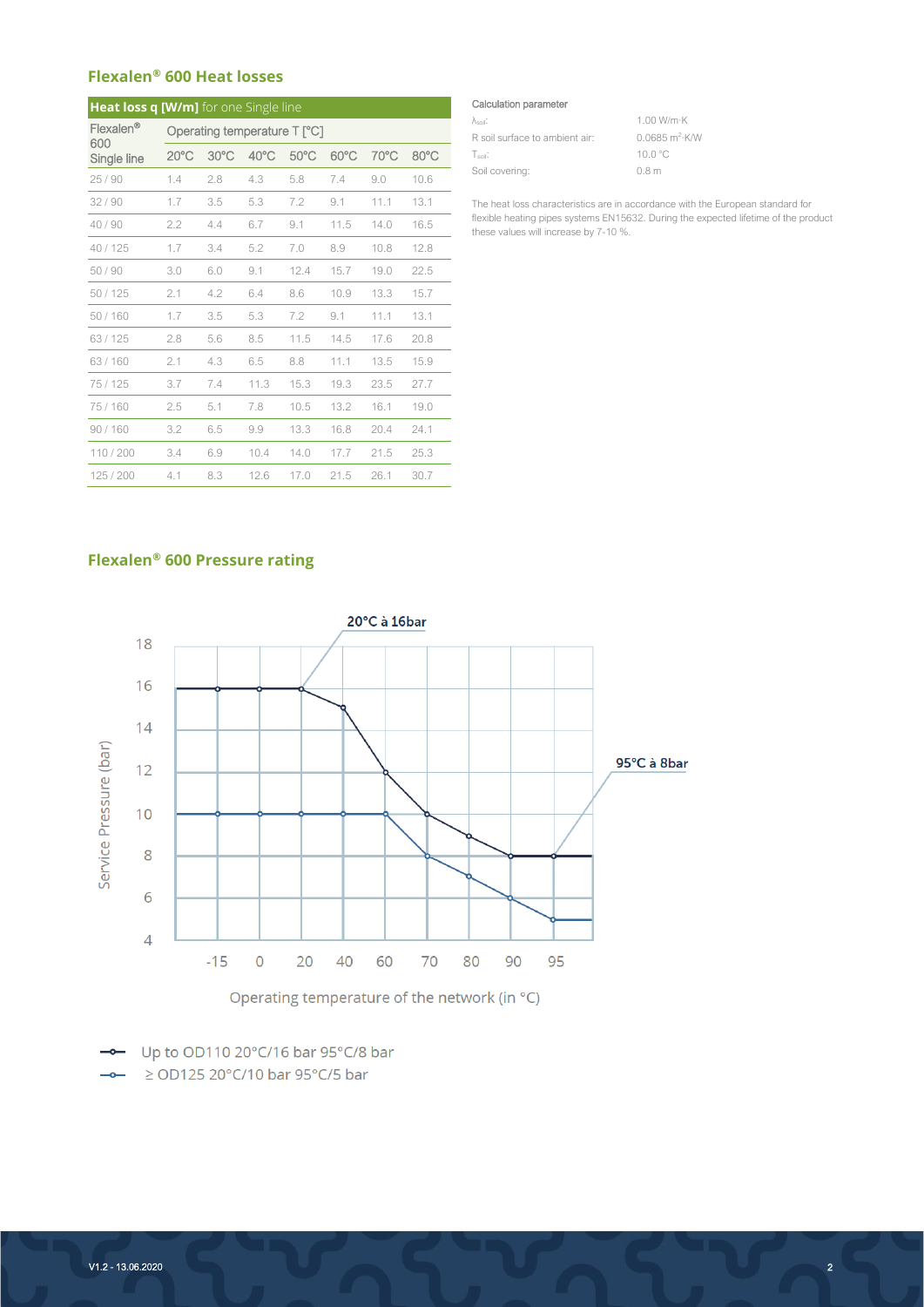### **Flexalen® 600 Pressure drop PB**

Determine the pressure drop using Flexalen pipe systems at a flow temperature of 90°C (Flow line). For lower medium temperatures the pressure drop is higher: e.g. for 60°C 10%; for 10°C 20% higher.

For support on a complete district heating network design please contact your Thermaflex partner!